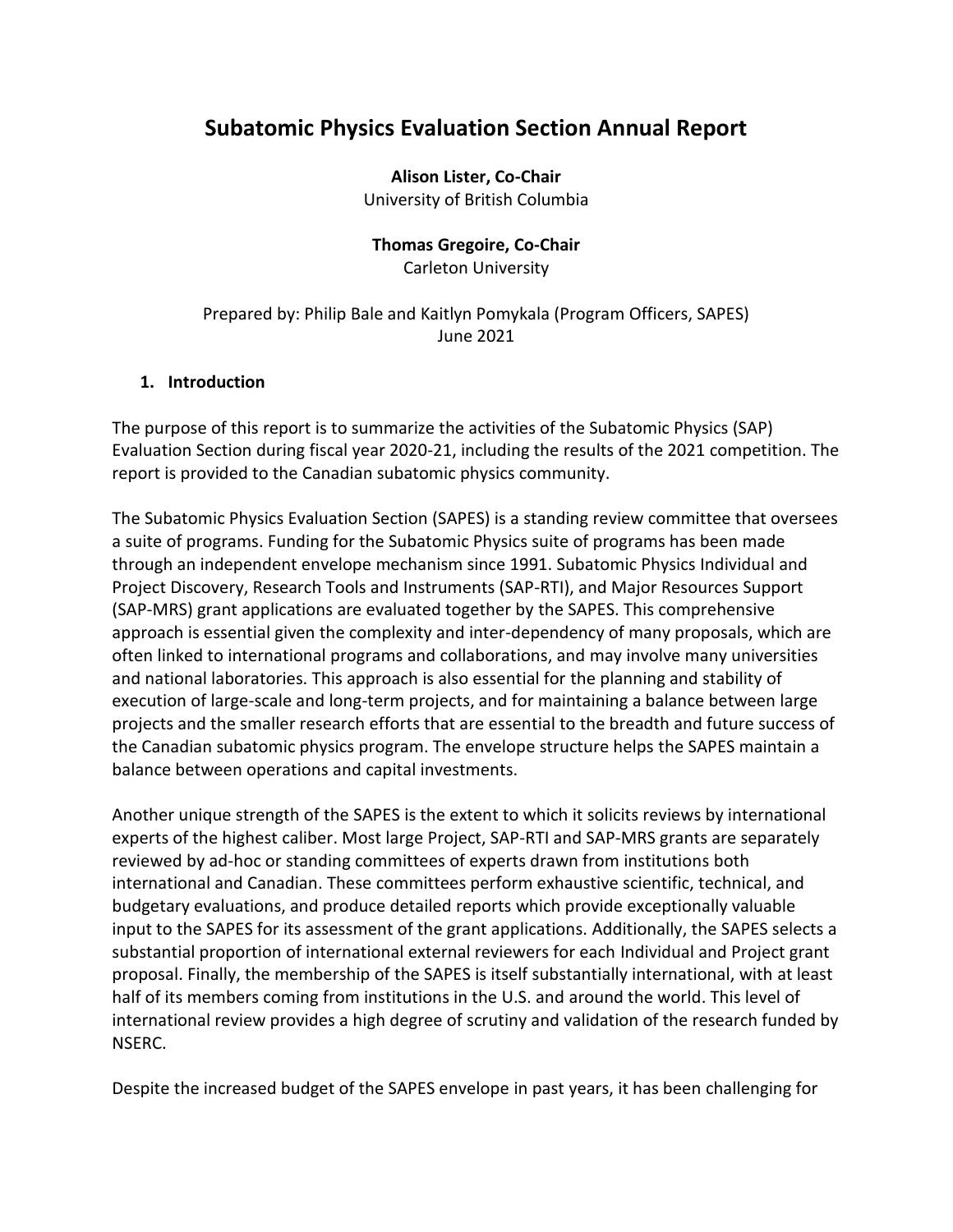the SAPES to financially support the community's short- and long- term objectives at an appropriate and competitive level to ensure the maximum scientific return on investments already made. This is partially due to the internationally-recognized excellence of Canadian SAP research leading to increased responsibilities in both national and international experimental projects. The success of the subatomic community in securing infrastructure funding through CFI has also led to increasing demands on the SAP envelope for operational funds.

The Canadian SAP five-year Long-Range Plan (LRP) identifies the community's scientific and funding priorities, and provides guidance to the SAPES' deliberations. The most recent LRP (2017-2021) report was produced in 2016, and covers the period until 2022. Currently, a new plan is being drafted, set to be released in the fall of 2021. This updated LRP will cover the period 2022-2026, with a look ahead to 2036. Once this report is finalized, the SAPES will consider the new priorities in the community moving forward.

### **2. SAPES Envelope**

The pressure on the SAP envelope has been building for several years. Substantial investments by the Canadian government in science and technology, such as the Canada Research Chairs (CRC) program, the Canada Excellence Research Chairs (CERC) program, and the Canada First Research Excellence Fund (CFREF) have resulted in the fast growth of the number and the quality of faculty in SAP at many Canadian institutions. The latter increase has, in turn, been accompanied by a substantial growth in the number and quality of graduate students and other highly qualified personnel. The eventual end of CFREF funding in support of the McDonald Institute may place further pressure on the funding envelop when the recently hired faculty members begin applying for grants.

The SAP community has been effective in making use of CFI's programs for major capital equipment. This additional source of funding is welcome, but it is important to highlight the fact that it is in turn generating further pressure on the envelope as the latter is the main funding source in support of research-related costs. Starting in competition cycle 2016, CFI has continued to present at Large Project Day as one of the Canadian institutes supporting subatomic physics research in Canada. CFI also continues to recruit NSERC Expert Review Committee and SAPES members for their review committees. In recent years, there has been an increase in coordination of efforts between CFI and NSERC to better serve the needs of the SAP community.

The constraint on "opportunity funds" is a concern of the community as noted in the 2006, 2011, and 2017 LRP's; these figures provide quantitative measures of the budget pressure that continue to build within the subatomic physics envelope. The share of the envelope committed to the support of research operations does not allow much room for small-scale capital investments that are critical for emerging research endeavors.

Small-scale capital investments by the SAPES are needed both for R&D efforts and to satisfy the capital needs of the smaller programs that are essential for the breadth of the community and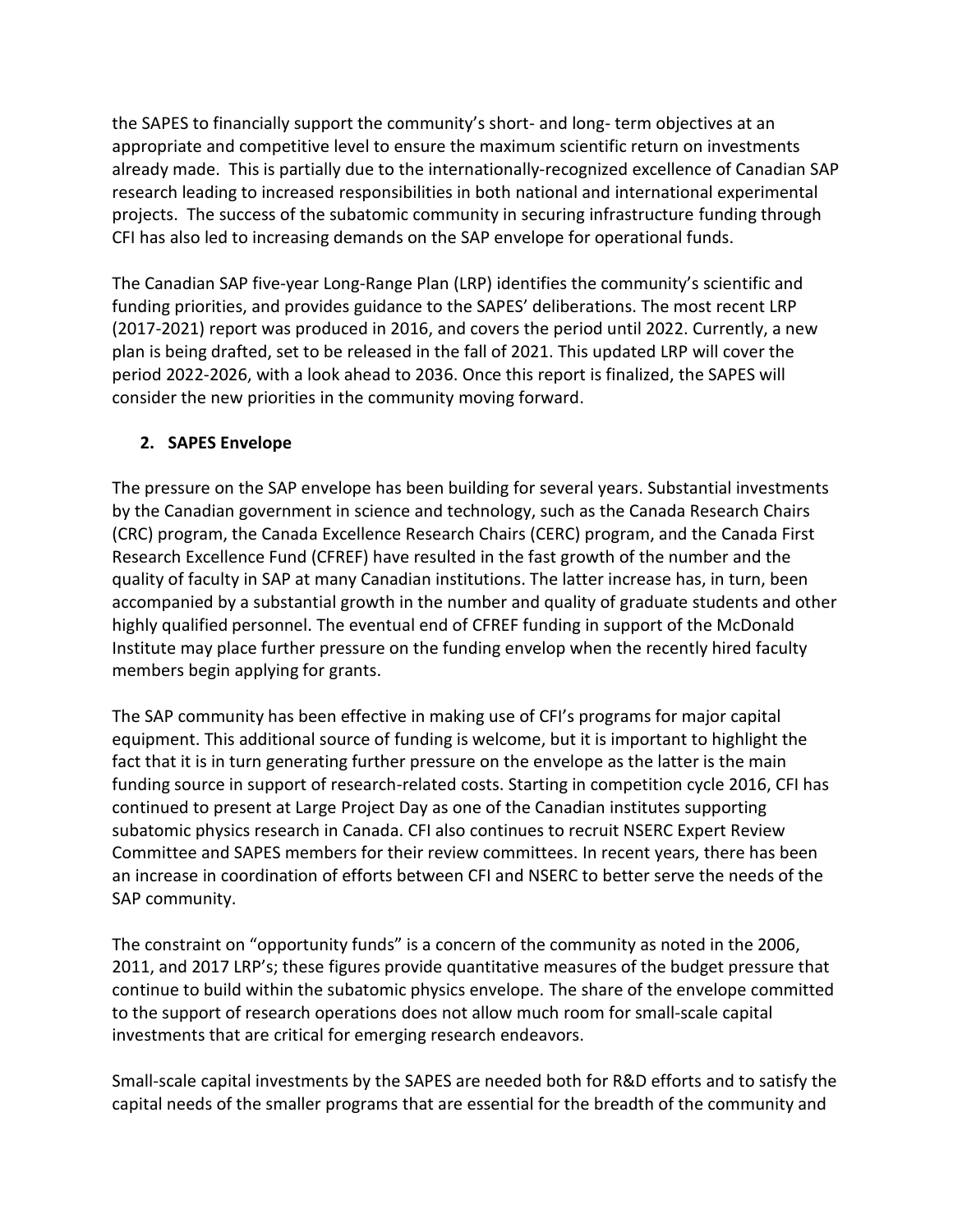the future of Canadian subatomic physics. Due to the long time scale of subatomic physics research programs, some overlap between current and next-generation discovery endeavors is unavoidable if Canada is to continue to play a leading scientific role in next- generation research projects. At a time when Canadian researchers are successfully utilizing the public investments made to date in leading endeavors, it would not be opportune to consider re-allocating a substantial part of the support to these efforts towards small-scale capital investments.

Budget 2018 represented a historic investment in Discovery research. The profile of ramping up for the SAP envelope can be seen in the table below:

|                         | 2018/19      | 2019/20      | 2020/21      | 2021/2022    | 2022/2023    |
|-------------------------|--------------|--------------|--------------|--------------|--------------|
| Increase to<br>envelope | I\$O         | \$726,324    | \$1,898,635  | \$3,300,000  | \$3,776,309* |
| Total envelope          | \$24,933,457 | \$25,762,655 | \$27,305,886 | \$28,683,651 | \$29,159,960 |

\*future commitments will continue at this level

## **3. Update on Covid-19**

In response to the growing pressures on the SAP research community caused by Covid-19, NSERC developed general guidelines for consideration of all impacts related to research. On April 9, 2020, NSERC announced that all active Discovery Grants could choose to receive a oneyear extension with funds at their current funding level, including the SAP Individual, Project and SAP-MRS awards. The goal of this funding is to lessen the impact due to Covid-19, and to maintain support for all researchers and highly qualified personnel.

NSERC also recognizes that research activities may be delayed as a result of Covid-19. Because of this, universities were given the ability to approve time extension requests up to 12 months for grants with an end date between February 1, 2020 and March 31, 2021 inclusively. The purpose of this was to allow grant holders to continue spending grant funds beyond the end of their award duration. In response to potential delays in research, NSERC decided to automatically provide additional 12 month extensions to grant recipients who request them due to Covid-19, regardless of whether they have received a previous time extension of any length for any reason.

NSERC has developed general guidelines for the consideration of Covid-19-related impacts on research, aiming to provide direction on how to describe these impacts in an application and information on how to consider these impacts when reviewing contributions to research and training and/or research and training plans.

Due to the exceptional circumstances related to Covid-19, NSERC made the decision to hold competition week (February 22 – 26) virtually. This adjustment, to have all reviews take place by videoconference, was made to ensure the effective and timely delivery of the 2021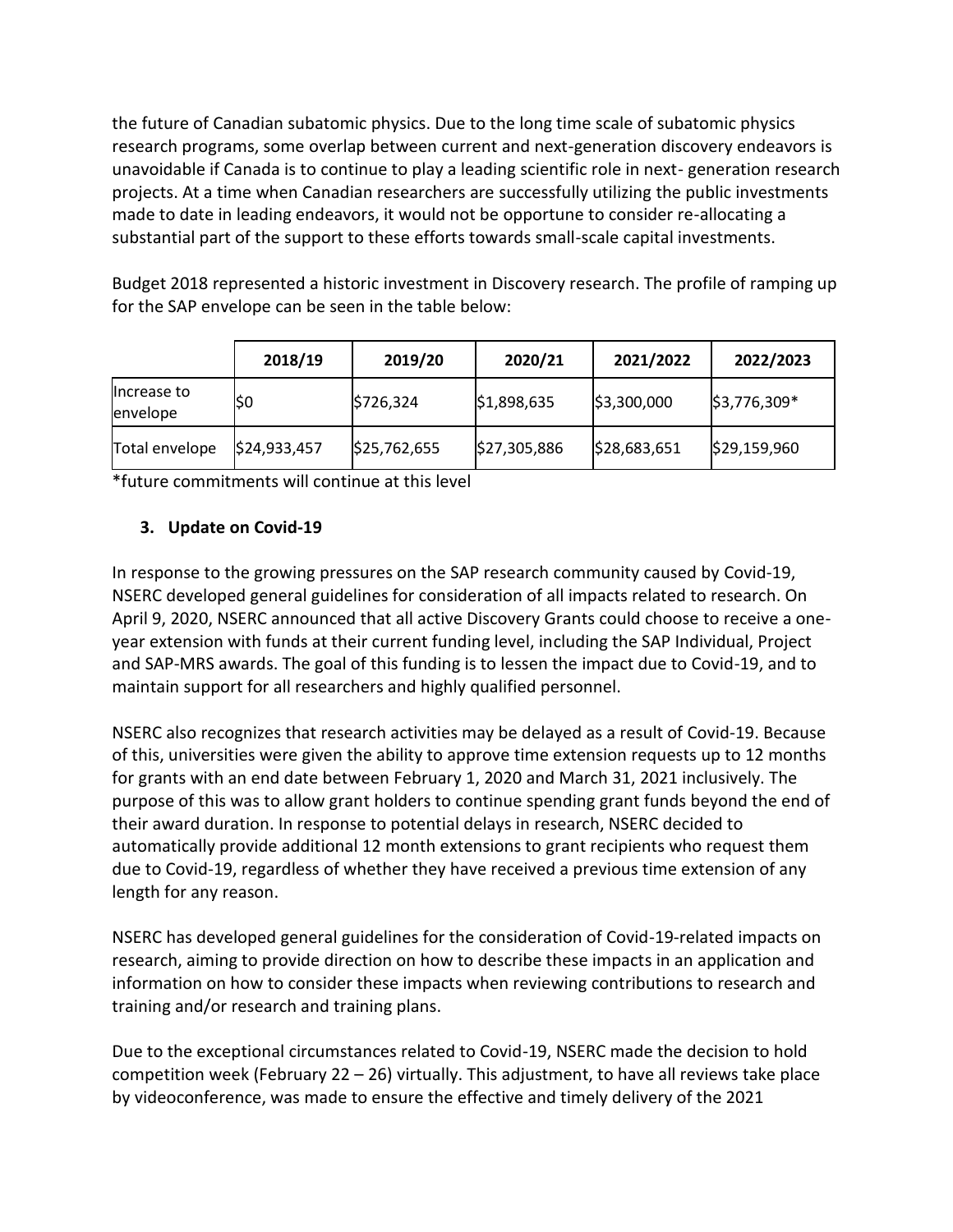competition. Typically, competition week is the only time when the SAPES meets in person throughout the year, but this year, all meetings related to competition were conducted virtually.

Given the ongoing nature of the Covid-19 extensions being offered, NSERC will continue to monitor the impact and pressure they may have on the SAP envelope. In addition to the budgetary pressures, NSERC acknowledges the continual ramifications on contributions to research and training plans within the SAP community. We are aware that the impacts of the Covid-19 pandemic on research productivity and training are not equal for all members of the research community. Certain identity factors are associated with greater impacts for some individuals (e.g., gender, race, Indigenous identity, geographic location, rurality, disability, age, socioeconomic status, career stage, family responsibilities, etc.). NSERC strives to meaningfully address equity, diversity, and inclusion (EDI) considerations within the SAP community, to best respond to ongoing impacts.

#### **4. SAPES Membership**

This year's SAPES comprised 12 members, including four theorists. Five new members joined; all for full three-year terms.

| <b>Name</b>                          | Institution                              | Term      | <b>Expertise</b>                                 |
|--------------------------------------|------------------------------------------|-----------|--------------------------------------------------|
| <b>Mary Convery</b>                  | Fermi National Accelerator<br>Laboratory | 2020-2023 | Exp. Accelerator R&D                             |
| <b>Thomas Gregoire</b><br>(Co-Chair) | <b>Carleton University</b>               | 2018-2021 | Th. Energy Frontier                              |
| <b>David Hornidge</b>                | <b>Mount Allison University</b>          | 2018-2021 | Exp. Strongly Interacting<br>Matter (IEP/NP)     |
| <b>Charles Horowitz</b>              | Indiana University                       | 2018-2021 | Th. Nuclear Astrophysics                         |
| Georgia Karagiorgi                   | Columbia University                      | 2019-2022 | Exp. High Energy Physics,<br>Neutrino properties |
| <b>Alison Lister (Co-</b><br>Chair)  | University of British<br>Columbia        | 2019-2022 | Exp. Energy Frontier, Dark<br>Sector             |
| Meenakshi Narain                     | <b>Brown University</b>                  | 2020-2023 | Exp. High Energy Physics                         |
| <b>Roxanne Springer</b>              | Duke University                          | 2019-2022 | Th. Nuclear Physics                              |
| Pedro Vieira                         | Perimeter Institute                      | 2020-2023 | Th. Particle Physics                             |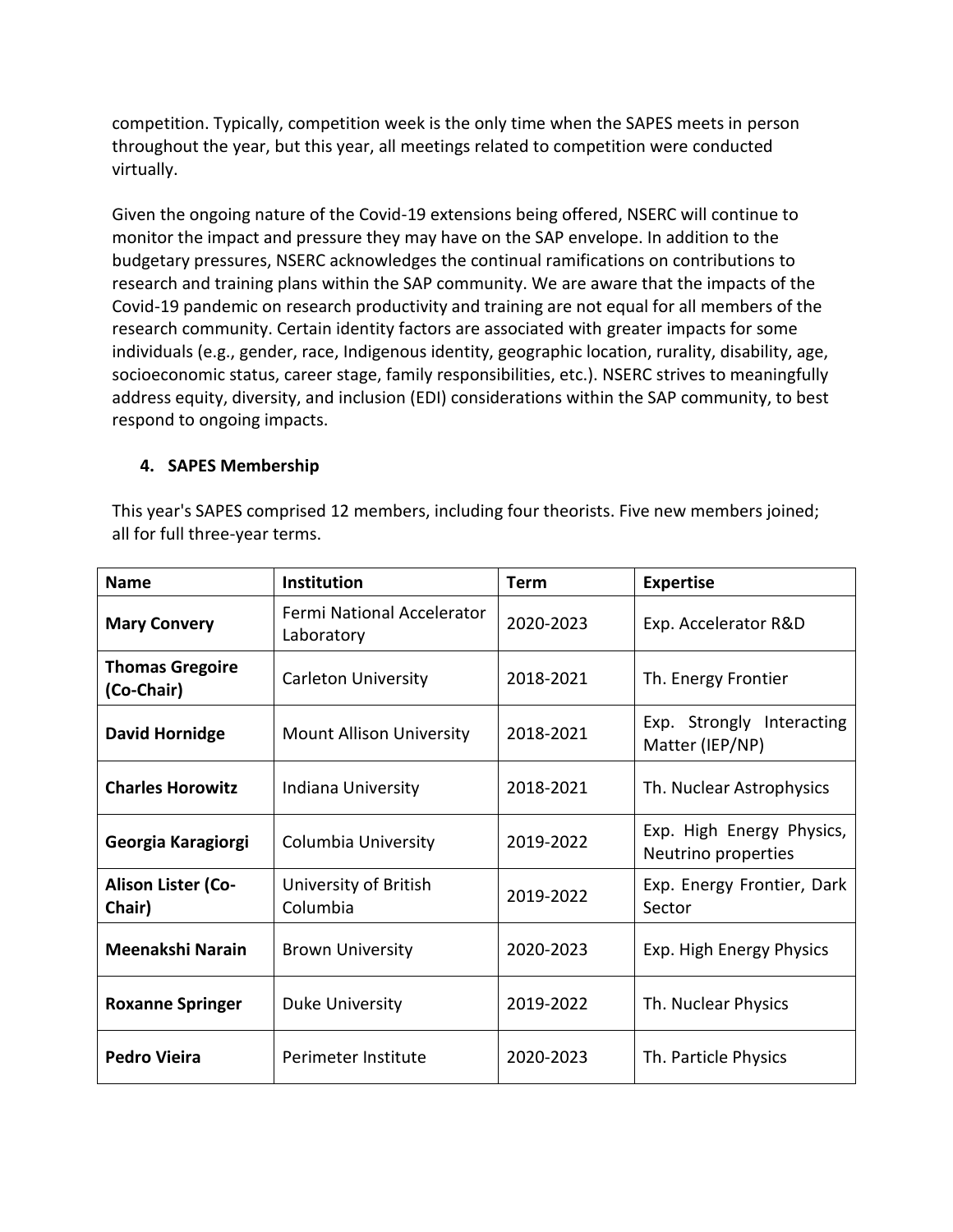| <b>Ingo Wiedenhoever</b> | <b>Florida State University</b>    | 2020-2023 | <b>Exp. Nuclear Physics</b>                                          |
|--------------------------|------------------------------------|-----------|----------------------------------------------------------------------|
| <b>Alexander Wright</b>  | <b>Queen's University</b>          | 2019-2022 | Exp. Particle Astrophysics                                           |
| <b>Albert Young</b>      | North Carolina State<br>University | 2020-2023 | Exp. Nuclear Physics,<br><b>Strongly Interacting</b><br>Matter (IEP) |

The Co-Chairs would like to acknowledge the very demanding task faced by SAPES members throughout the year, up to and especially through competition week. Very long hours of deliberations ensured that each proposal was fairly and consistently evaluated according to the selection criteria. The remarkable professionalism and dedication of SAPES members is manifest in the high quality of the Section's recommendations. The Co-Chairs also wish to sincerely thank SAPES members for their careful and constructive attitude throughout the competition, and for ensuring the conduct of our many discussions in a pleasant atmosphere. Special thanks also go to this year's retiring members, Thomas Gregoire, David Hornidge and Charles Horowitz for outstanding service to the Canadian SAP community; it is deeply appreciated.

It is a pleasure for the Co-Chairs to thank NSERC staff for their expert guidance and help in the months leading up to the competition, and during the many long days of competition week: Amber Constantineau (Program Assistant), Kaitlyn Pomykala and Philip Bale (Program Officers), Kevin Lapointe and Emily Diepenveen (Team Leaders), Andrea Benoit (Deputy Director), Elizabeth Boston (Director, Mathematical, Environmental and Physical Sciences), Anne-Marie Thompson (Associate Vice President, Research Grants and Scholarships), and Danika Goosney (Vice- President, Research Grants and Scholarships).

## **5. Pre-Competition Meetings**

Once membership has been decided each year, NSERC begins the competition process with an orientation meeting. This is an opportunity for new members to familiarize themselves with NSERC and the SAPES operating procedures, and to be informed of the process leading up to, and including, competition week. During the orientation meeting (November 5), directors of CINP and IPP, as well as returning members, welcomed the opportunity to respond to questions of new members, while also familiarizing the SAPES with the current Canadian funding landscape. A separate policy meeting was then held (November 24), to provide detailed policy news from NSERC, as well as an overview of the competition budget to the SAPES.

As in previous years, the SAPES members were given a CINP-IPP jointly prepared document on the context of the Canadian research environment, with the opportunity to ask questions. The document provides details about, and an overview of, the roles that various Canadian funding agencies play in supporting subatomic physics research. The document further provides information about the structure and different options for Canadian M.Sc. and Ph.D. programs,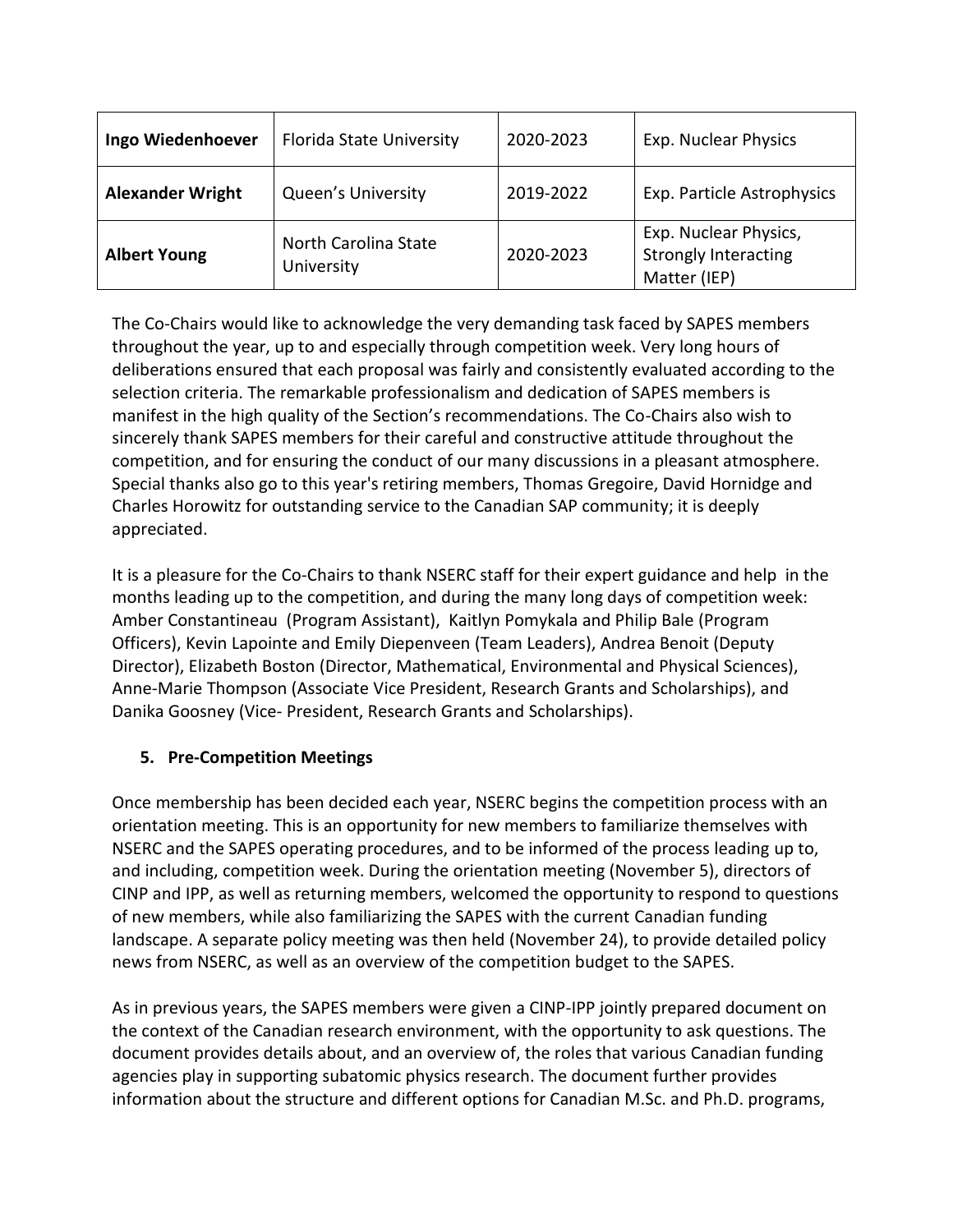followed by details about the regional differences in the training of Highly Qualified Personnel (HQP). The context that this document provides assists members, specifically international ones, in orienting themselves to the Canadian funding landscape.

NSERC held two Calibration sessions (December 17 and January 18) to provide the SAPES with mock reviews, in preparation for competition week. NSERC contacted past applicants to request permission to use their applications for calibration purposes. To ensure a thorough calibration, a diverse set of applications were selected (subject matter, ratings, team size, etc.) The purpose of this is to provide the SAPES the ability to calibrate themselves, and to know what to expect from competition week. These calibration sessions were seen as very useful, especially by new members, and will continue to be part of the preparation process leading up to competition week.

## **6. Application Process (NOI + Full app)**

The deadline for the Notifications of Intent to Apply (NOI) for a Subatomic Discovery Grant was August 1, 2020. Programs which require NOIs include SAP Discovery Grants (Individual and Project), SAP-MRS, and SAP-RTI (Category 2 & 3).

The review of NOIs may involve the SAPES Co-Chairs. The objective of this step in the review process is to discuss those applications whose research topics cross the boundaries of two or more Sections within the Physics Evaluation Group or those which relate to a discipline other than physics. For each application, the lead Section (or Evaluation Group, if the research topic relates to another discipline) is identified, as well as the need for expert input to/from other Evaluation Groups.

When the Notifications of Intent to Apply are received, NSERC, in consultation with the Co-Chairs, assigns each application to an internal reviewer, who is the SAPES member with the most appropriate expertise, carefully considering the balance of workload among all of the members. In the case of SAP Discovery grant applications (Individual and Project), the first reviewer is required to recommend five external reviewers for each of their assigned proposals. Typically, up to three of the external reviewers can be chosen from the list of suggested reviewers on the Notification of Intent to Apply. It is in the applicant's interest to suggest reviewers who are not in a position of conflict according to NSERC's guidelines. Members generally select a substantial fraction of external reviewers who are from outside Canada. This year 89% of applications received 2 or more external reviewer reports. External reviewer reports are not typically sought for SAP-RTI or SAP-MRS grant applications.

The application deadline depends on the type of request, as well as the amount requested. The deadline for all SAP Individual grants and any SAP Project grant requesting under an average of \$500,000 per year was November 1, 2020. The deadline for SAP Project grants requesting over an average of \$500,000 per year, SAP-MRS grants, and SAP-RTI (Category 2 & 3) grants was October 1, 2020. For SAP-RTI (Category 1) grants, the deadline was October 25, 2020. Once all grant applications are received, NSERC, in consultation with the Co-Chairs, assigns five internal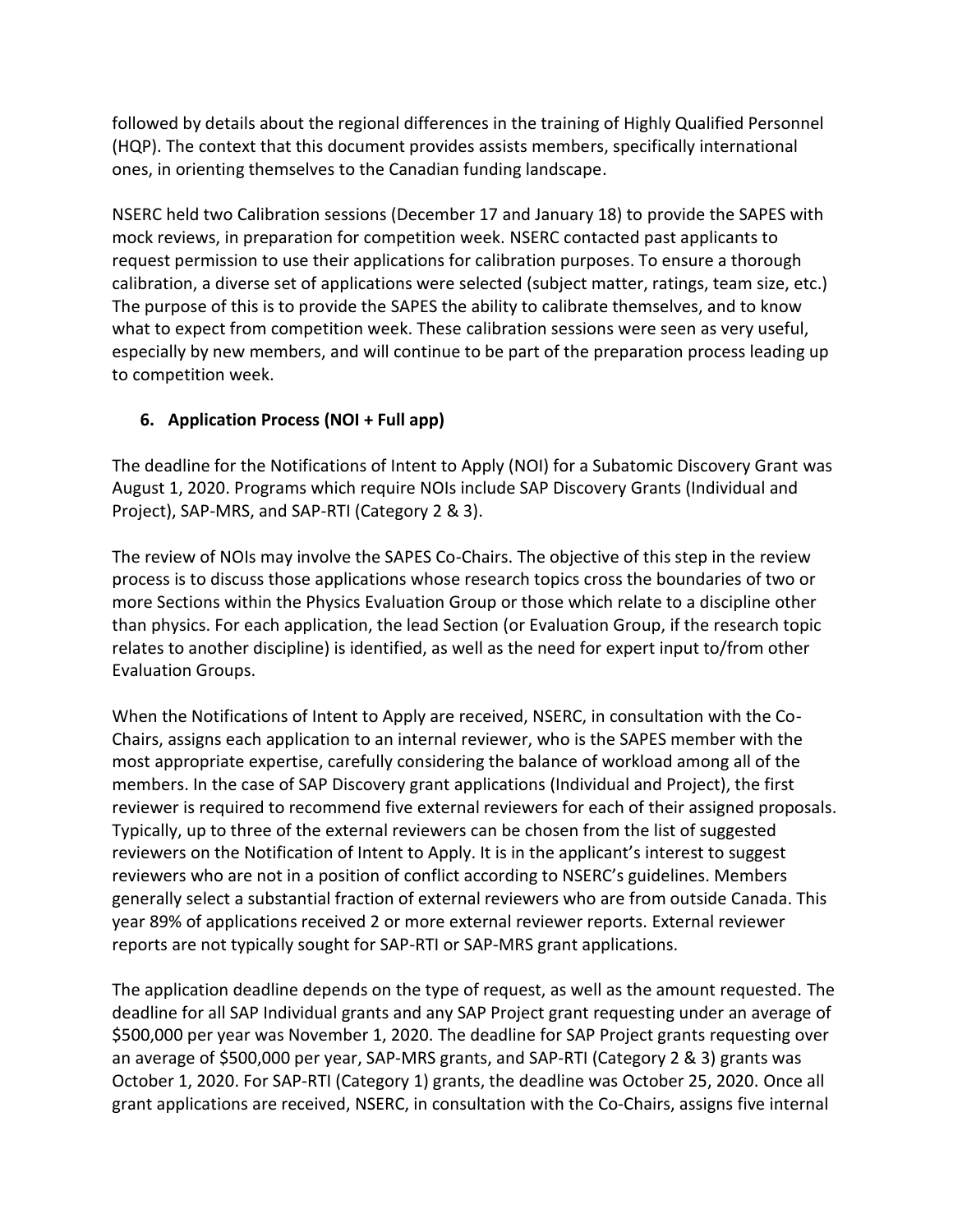reviewers to all applications. Additionally, for SAP Project or SAP-MRS grant applications that request an average of \$500,000 per year or more, the third reviewer is asked to focus their review on budget scrutiny.

## 7. **Pre-Competition**

For any SAP Project grant applications requesting more than an average of \$1M per year, as well as any SAP-RTI (Category 3) applications, an ad-hoc expert review can be held. Additionally, NSERC reserves the right to hold an ad-hoc review for any other grant application that they deem necessary. During this year's competition cycle no expert reviews were conducted. Typically, full reports with recommendations, including budget recommendations, would be prepared for SAPES. The reports, without the budget recommendations, would be sent by NSERC to the applicants prior to Large Project Day. The reports with the budget recommendations would then be sent to the applicants after the results of the competition are announced.

As a kick-off to competition week, on Sunday, February 21, 2021, the SAPES met for Large Project Day (LPD). This joint information and calibration session was held virtually, and allowed the SAPES to hear presentations by applicants of SAP Project grant applications requesting an average of \$500,000 per year or more. These large proposals are typically complex, with extensive budgets, international commitments and project planning timelines which go far beyond those of smaller scale grant applications. The success or failure of a scientific program can depend on factors beyond the control of the Canadian research team. There have been notable examples in recent years in which the funding decisions in a host country forced changes in the scientific direction of the Canadian team between time of grant submission and assessment by the SAPES. The opportunity to question the applicants in writing and in-person in advance of the SAPES deliberations is critical to provide thorough evaluations and judicious recommendations to NSERC.

In addition to meeting with the applicants of large Canadian projects, the SAPES met management representatives from the Canada Foundation for Innovation (CFI), the Canadian Institute of Nuclear Physics (CINP), the Institute of Particle Physics (IPP), the Perimeter Institute, SNOLAB, McDonald Institute, and TRIUMF. All presentations by Canadian institute representatives, as well as applicants of collaborations submitting Large Project applications, were conducted *in camera* with the SAPES. Applicants made presentations and answered questions previously submitted by NSERC and the members. The three observers present for Large Project talks and Q&A were the directors of the CINP and IPP, and a representative from CFI. Collaborations invited to present were ARGO, and Darkside-20k.

#### **8. 2021 Competition**

At the beginning of competition week, taking into account on-going commitments from previous competitions, \$2.397M was available for the 2021 competition. This year, the SAPES received 47 applications, with the total funds requested for competition year CY2021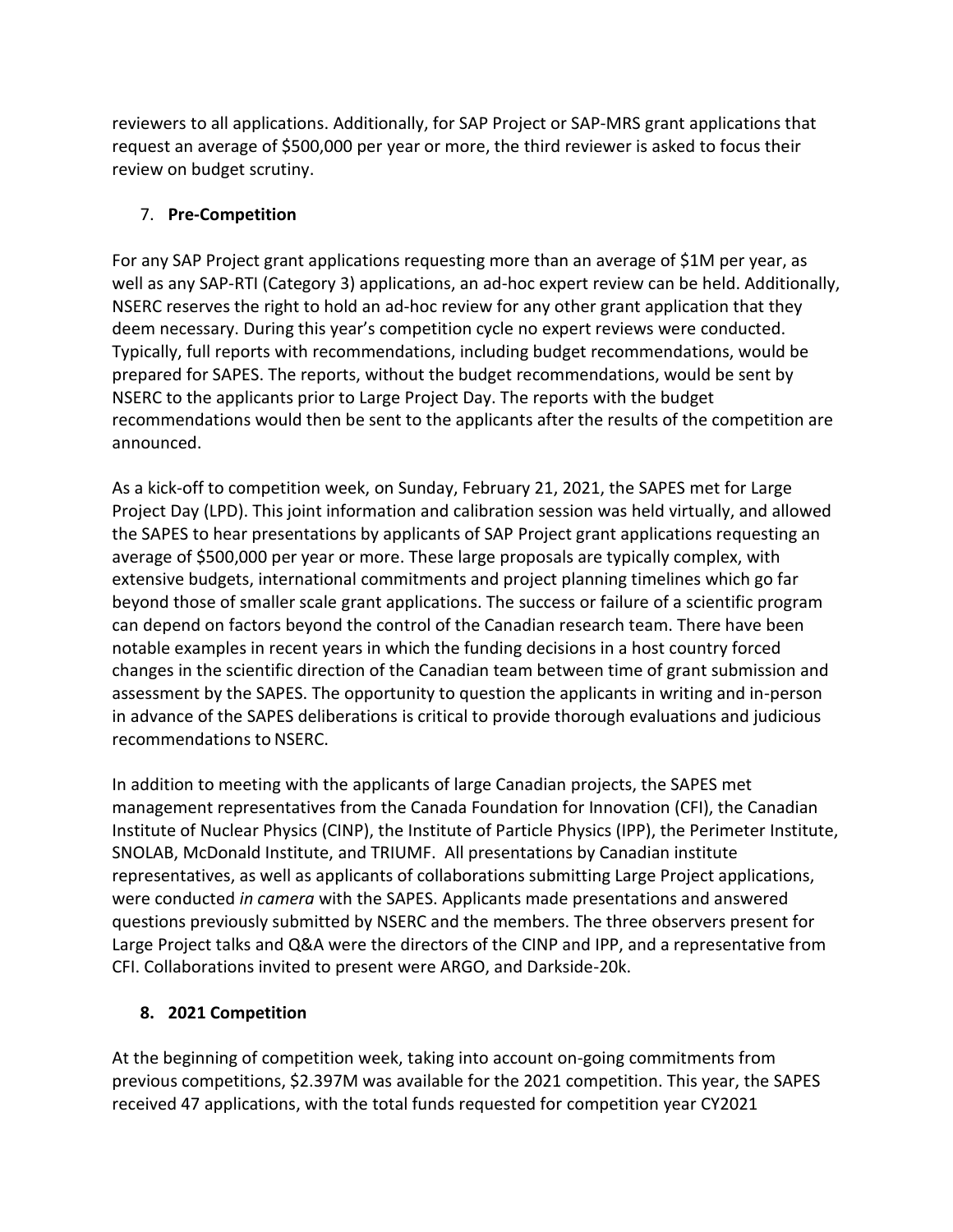amounting to \$5.660M, allowing for a possible funding rate of 42% for FY2021. For comparison, the funding rates for the years 2016 to 2020 were 55%, 57%, 74%, 64%, and 55%, respectively.

|                                           | <b>SUBATOMIC PHYSICS ENVELOPE</b><br>MULTI-YEAR COMMITMENTS BY CATEGORY<br>Pre-Comp 2021 |              |                |              |                |
|-------------------------------------------|------------------------------------------------------------------------------------------|--------------|----------------|--------------|----------------|
|                                           | 2021                                                                                     | 2022         | 2023           | 2024         | 2025           |
| <b>RTI-COMMITTED</b>                      | \$0                                                                                      | \$0          | S <sub>0</sub> | \$0          | \$0            |
| RTI - 2021 Competition Requested          | \$1,130.514                                                                              | \$0          | \$0            | \$0          | S <sub>0</sub> |
| <b>RTI-TOTAL</b>                          | \$1,130,514                                                                              | \$0          | \$0            | \$0          | \$0            |
| THEORY - COMMITTED                        | \$3,343,000                                                                              | \$2,103,000  | \$1,584,000    | \$877,000    | \$0            |
| THEORY - 2021 Competition Requested       | \$684,850                                                                                | \$757.970    | \$711,290      | \$779.210    | \$755.890      |
| THEORY - TOTAL                            | \$4,027,850                                                                              | \$2,860.970  | \$2,295.290    | \$1,656,210  | \$755,890      |
| <b>EXP OPS - COMMITTED</b>                | \$20,494.007                                                                             | \$2,918,500  | \$529,000      | \$258,000    | \$0            |
| EXP OPS - 2021 Competition Requested      | \$3,844.989                                                                              | \$4,010.570  | \$3.419.224    | \$742.085    | \$679 922      |
| <b>EXP OPS - TOTAL</b>                    | \$24,338,996                                                                             | \$6,929,070  | \$3,948.224    | \$1,000.085  | \$679.922      |
| MRS-COMMITTED                             | \$2,816,032                                                                              | \$1,705,500  | \$1,475,000    | \$75,000     | S0             |
| 2021 Competition Requested<br><b>MRS</b>  | \$0                                                                                      | \$0          | \$0            | \$0          | S <sub>0</sub> |
| <b>MRS-TOTAL</b>                          | \$2,816,032                                                                              | \$1,705,500  | \$1,475,000    | \$75,000     | \$0            |
| TOTAL - COMMITTED                         | \$26.653.039                                                                             | \$6,727,000  | \$3,588,000    | \$1,210.000  | S0             |
| <b>TOTAL - 2021 Competition Requested</b> | \$5,660,353                                                                              | \$4,768,540  | \$4,130.514    | \$1,521,295  | \$1,435,812    |
| <b>GRAND TOTAL</b>                        | \$32,313,392                                                                             | \$11,495,540 | \$7,718.514    | \$2,731,295  | \$1,435,812    |
| <b>TOTAL ENVELOPE</b>                     | \$28,683.651                                                                             | \$29,159,960 | \$29,159,960   | \$29,159,960 | \$29,159,960   |
| <b>REIMBURSEMENT from past FY</b>         | \$366,900                                                                                | \$0          | \$0            | \$0          | \$0            |
| AVAILABLE                                 | $-53,262,841$                                                                            | \$17,664,420 | \$21,441,446   | \$26,428,665 | \$27,724,148   |

The funds available to the SAPES at the beginning of competition are shown in Table 1.

*Table 1. Overall budget available as presented before Competition 2021*

Of the 47 applications received, the breakdown was as follows:18 Project, 18 Individual and 11 SAP-RTI (Category 1) applications. There were no SAP-MRS or SAP-RTI (Category 2 & 3) applications submitted this year.

The first day of competition began with a brief introduction to the virtual environment. The SAPES then started Round 1, and proceeded with the review of all applications. New to this competition year, NSERC moved to a five-reviewer model to further harmonize with the larger DG program.

The format of the discussions followed NSERC's guidelines and the SAPES internal procedures. For each application, the first internal reviewer presented all aspects of the proposal and made their recommendations (ratings, funding, duration). This was followed by additional comments by the second - fifth internal reviewers, who also made recommendations. For grant applications requesting support in excess of an average of \$500k per year, a presentation focused on the budget was asked to be made by the third internal reviewer. At the end of the discussion, each reviewer was asked to rate the application against NSERC's selection criteria: Excellence of the Researcher/Collaboration, Merit of the Proposal, Highly Qualified Personnel (HQP), and Need for Funds. Guided by the results of the selection criteria, the internal reviewers then determined whether to recommend funding the application, the level of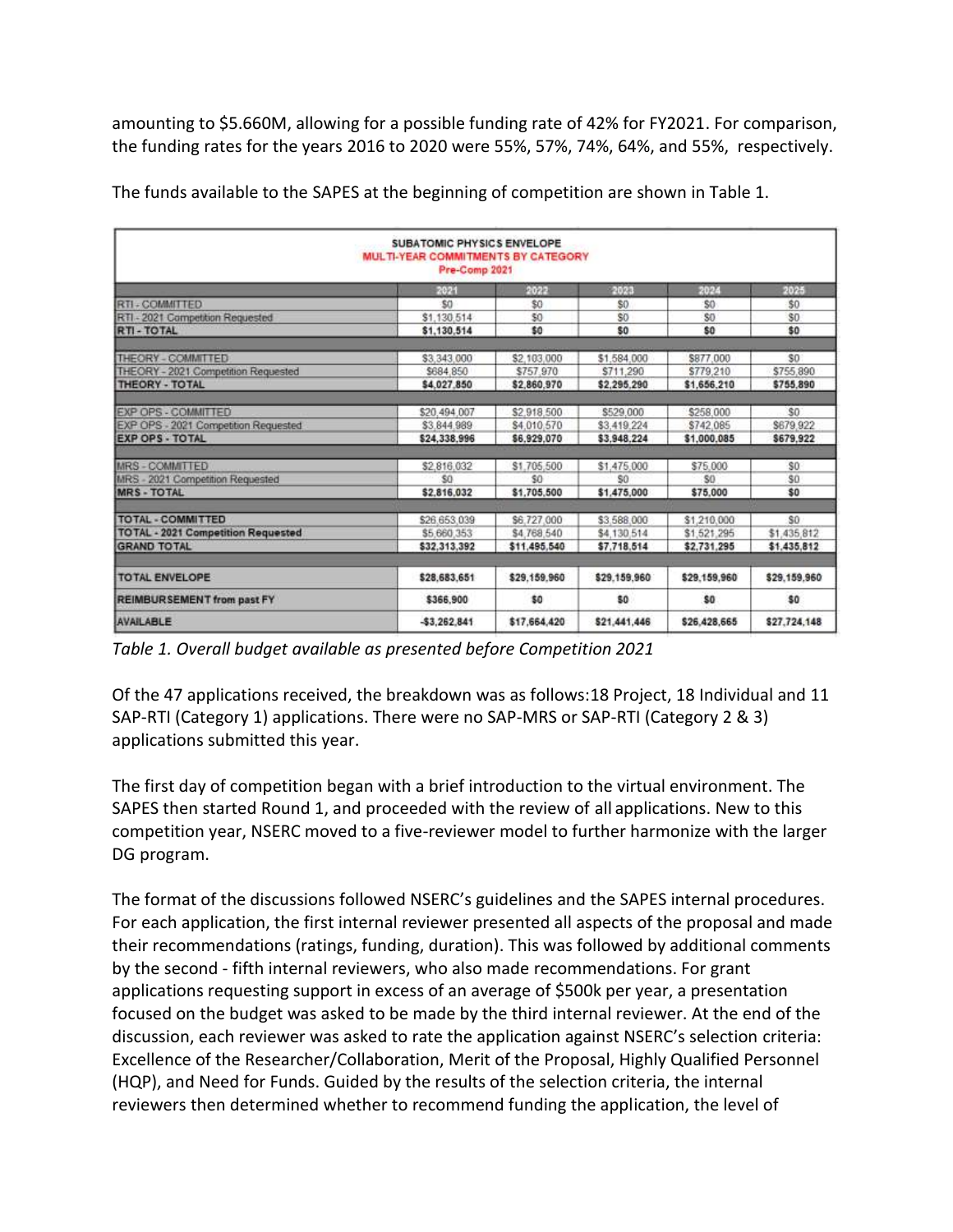support, and the duration. All recommendations were determined through anonymized electronic voting. The median vote was selected as the final recommendation. Members in conflict with any particular application left the virtual meeting room in advance of the identification of internal reviewers and discussion; those in conflict were not informed of the reviewer assignments or the result.

Following the review of all Project applications and Individual experimental applications, SAPES members were then divided into two sub-Sections (Individual theory applications and SAP-RTI (Category 1)), and reviewed their applications accordingly.

As in previous years, the SAPES members were asked not to keep a cumulative total of the recommended awards, in order to not bias the review of applications discussed towards the end of the round, and to ensure that all applications were treated consistently and fairly. In order to ensure the integrity of the review process, applications could be flagged by any SAPES member, the Program Officer, or the Team Leader, at any time, if they felt that some aspects of the discussion or the recommendation necessitated further deliberations. Flagged applications were re-discussed at the end of a given round, before the budget balancing discussion took place.

The Round 1 deliberations concluded on Wednesday, February 24. The Team Leader made a presentation on the budget, taking into account the sum of the recommended awards for all the applications.

Prior to the start of Round 2, a discussion took place to establish the guiding principles for the re-evaluation of all proposals in an attempt to balance the budget. The principles were applied to all proposals; all proposals were assessed on their merits, taking into account the SAPES' evaluations of the four criteria for each proposal, which had been recorded from Round 1. All proposals were reviewed and revised funding recommendations were made. As in Round 1, any application could be flagged if a SAPES member or NSERC staff felt that some aspect of the revised recommendation required further deliberations.

After Round 2 concluded, the SAPES had successfully funded at the recommended 42% funding rate, resulting in no round 3 deliberations. The results of each round can be seen in the table below:

| Round | Recommended | <b>Total Available</b> | <b>Difference</b> |
|-------|-------------|------------------------|-------------------|
|       | Amount      |                        |                   |
|       | \$3,430,648 | \$2,397,512            | \$1,033,136       |
|       | \$2,243,122 | \$2,397,512            | $-5154,390$       |

At the end of competition, the SAPES recommended total funding of \$2.243M from the envelope, from a total request for \$5.660M, causing the funding rate for this year's competition to be 40%. The remaining \$154,390 will be added to the SAP envelope for CY2022. The SAPES' final multiyear budget, broken down into equipment, theory, and experimental operating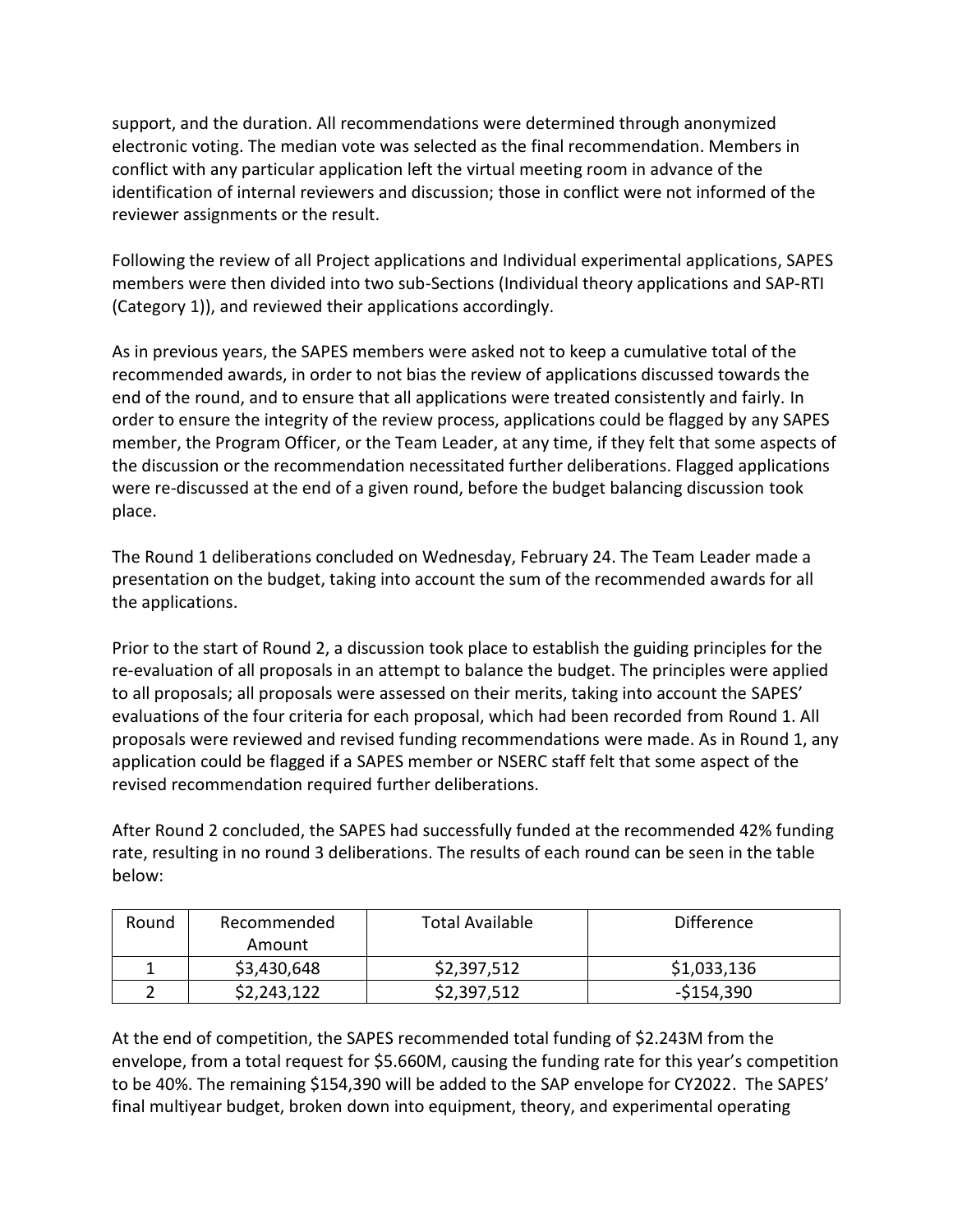allocations is shown in Table 2, while Table 3 gives the percentage share of the envelope in theory, equipment, and operations over the period from 2016 through 2021.

|                                 | SUBATOMIC PHYSICS ENVELOPE<br><b>MULTI-YEAR COMMITMENTS BY CATEGORY</b><br><b>Competition 2021</b> |              |              |              |              |
|---------------------------------|----------------------------------------------------------------------------------------------------|--------------|--------------|--------------|--------------|
|                                 | 2021                                                                                               | 2022         | 2023         | 2024         | 2025         |
| RTI - COMMITTED                 | \$0                                                                                                | \$0          | \$0          | \$0          | \$0          |
| - 2021 Competition<br>RTI.      | \$489 922                                                                                          | \$0          | \$0          | \$0          | \$0          |
| <b>RTI-TOTAL</b>                | \$489,922                                                                                          | \$0          | \$0          | \$0          | \$0          |
| THEORY - COMMITTED              | \$3,343,000                                                                                        | \$2,103,000  | \$1,584.000  | \$877,000    | \$0          |
| THEORY - 2021 Competition       | \$347,200                                                                                          | \$341,300    | \$347,200    | \$341.300    | \$347,200    |
| THEORY - TOTAL                  | \$3,690,200                                                                                        | \$2,444.300  | \$1,931,200  | \$1,218,300  | \$347,200    |
|                                 |                                                                                                    |              |              |              |              |
| EXP OPS - COMMITTED             | \$20.494.007                                                                                       | \$2,918,500  | \$529,000    | \$258,000    | 50           |
| EXP OPS - 2021 Competition      | \$1,406,000                                                                                        | \$1,540,500  | \$645,000    | \$387.000    | \$387,000    |
| <b>EXP OPS - TOTAL</b>          | \$21,900,007                                                                                       | \$4,459,000  | \$1,174,000  | \$645,000    | \$387,000    |
| <b>MRS-COMMITTED</b>            | \$2,816,032                                                                                        | \$1,572,000  | \$1,475,000  | \$75,000     | \$0          |
| MRS - 2021 Competition          | \$0                                                                                                | \$0          | \$0          | \$0          | \$0          |
| <b>MRS-TOTAL</b>                | \$2,816.032                                                                                        | \$1,572,000  | \$1,475,000  | \$75,000     | \$0          |
| <b>TOTAL - COMMITTED</b>        | \$26.653.039                                                                                       | \$6,593,500  | \$3,588,000  | \$1,210,000  | \$0          |
| <b>TOTAL - 2021 Competition</b> | \$2,243.122                                                                                        | \$1,881,800  | \$992,200    | \$728,300    | \$734 200    |
| <b>GRAND TOTAL</b>              | \$28,896,161                                                                                       | \$8,475,300  | \$4,580,200  | \$1,938,300  | \$734,200    |
| <b>TOTAL ENVELOPE</b>           | \$28,683,651                                                                                       | \$29,159,960 | \$29,159,960 | \$29.159.960 | \$29,159,960 |
|                                 |                                                                                                    |              |              |              |              |
| REIMBURSEMENT from past FY      | \$366,900                                                                                          | \$154,390    | \$0          | \$0          | \$0          |
| AVAILABLE                       | \$154,390                                                                                          | \$20.839.050 | \$24.579.760 | \$27.221.660 | \$28,425,760 |

*Table 2. Breakdown of multiyear commitments at the end of the 2021 competition*

| <b>Subatomic Physics Evaluation Section</b> |                                              |     |     |     |     |     |  |
|---------------------------------------------|----------------------------------------------|-----|-----|-----|-----|-----|--|
| <b>Evolution of Envelope's Shares</b>       |                                              |     |     |     |     |     |  |
|                                             | 2021<br>2020<br>2016<br>2018<br>2019<br>2017 |     |     |     |     |     |  |
| <b>Theory</b>                               | 14%                                          | 13% | 13% | 13% | 11% | 13% |  |
| <b>RTI</b>                                  | 2%                                           | 2%  | 1%  | 3%  | 2%  | 2%  |  |
| <b>Total Research Ops</b>                   | 84%                                          | 85% | 86% | 84% | 86% | 86% |  |
| Exp. Ops                                    | 74%                                          | 75% | 77% | 74% | 76% | 76% |  |
| <b>MRS</b>                                  | 9%                                           | 10% | 10% | 10% | 10% | 10% |  |

*Table 3. Envelope share in theory, experimental operations, and equipment, 2016-2021*

#### **9. Discovery Accelerator Supplements**

The objective of this program is to accelerate progress and maximize the impact of established, superior research programs. This supplement provides substantial and timely resources to researchers who, in addition to having an established, superior research program, are highly rated in terms of originality and innovation, and who show strong potential to become international leaders within their field. During regular deliberations the SAPES members may nominate any SAP Individual Discovery grant applicant for a DAS, following the assessment of the merit criteria. The SAPES should nominate a researcher to allow them to capitalize on an opportunity or a bold idea (e.g. a recent research breakthrough, a paradigm shift, or a new